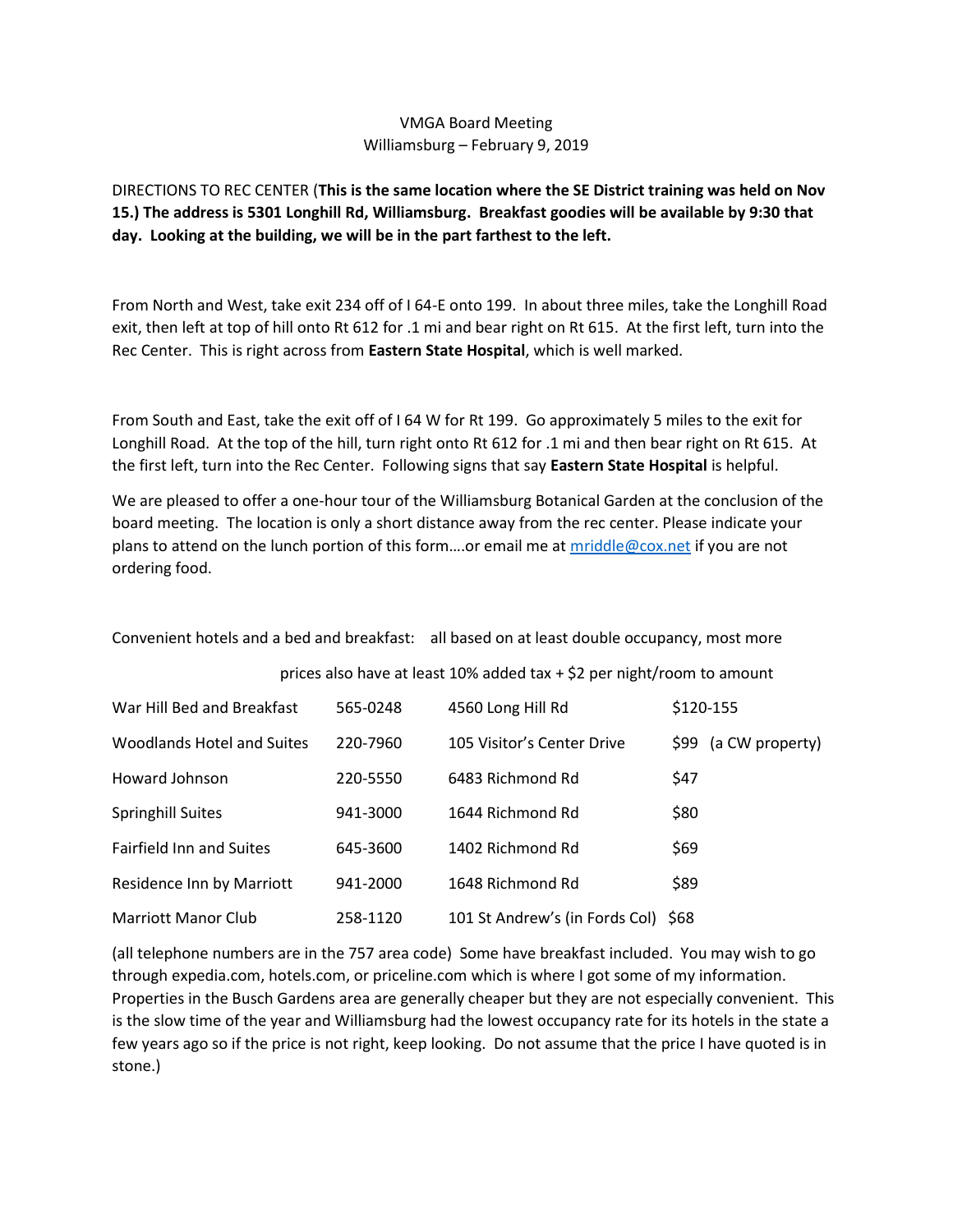\_\_\_ would like to go on the tour of Williamsburg Botanical Garden at 2:00 pm or shortly after the conclusion of the board meeting. You may include others in your party. Please give a number in the blank for planning purposes.

Name \_\_\_\_\_\_\_\_\_\_\_\_\_\_\_\_\_\_\_\_\_\_\_\_\_\_\_\_\_\_\_\_\_\_\_\_\_\_\_\_\_\_\_\_\_\_

Order form for Publix box lunches

Publix is the grocery chain that is almost a monopoly in FL and has begun to move into Virginia..especially the Richmond area.

The lunch will contain one submarine, one salad, two cookies, and a 16 0z drink. Lettuce and tomato is included on the submarine. Make your choices below:

| <b>Bread</b> | Meat                  | Salad                            | Cheese          |
|--------------|-----------------------|----------------------------------|-----------------|
| White        | Turkey                | Southern Po Salad                | American Wh     |
| Wheat        | Roast Beef            | N Y Potato Salad                 | American Yellow |
| Italian      | Ham                   | Homestyle Red Po Salad Provolone |                 |
|              | T,RB,Ham combo        | Macaroni Salad                   | Cheddar         |
|              | American              | Sweet coleslaw                   | Swiss           |
|              | Italian               |                                  | Muenster        |
|              | Lo sodium of T,RB,Ham |                                  | No cheese       |
|              | Veggie                |                                  |                 |

Drink

\_\_Diet tea

\_\_Unsweetened tea

\_\_Lemonade

\_\_Sweetened tea